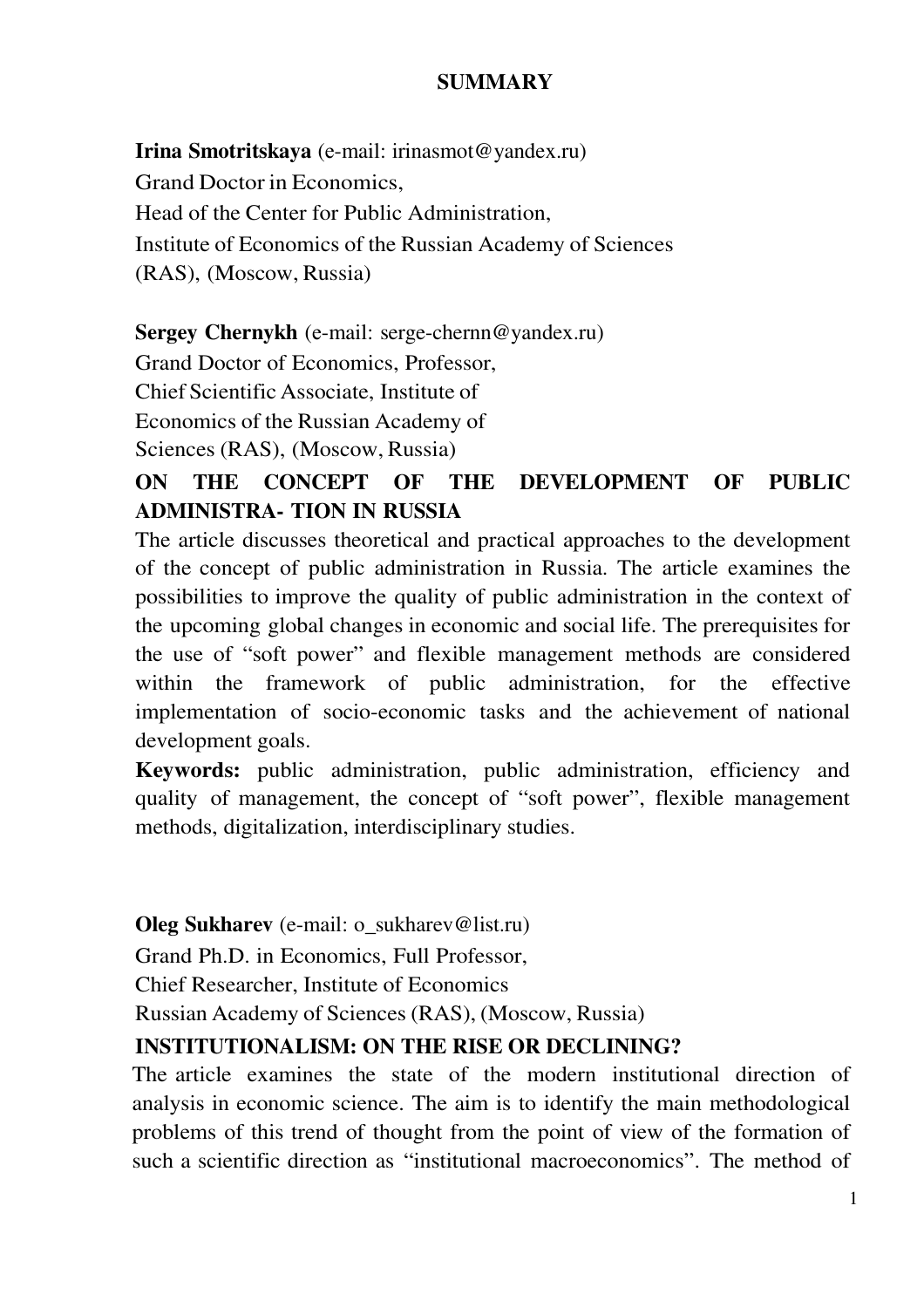comparative review analysis of the most advanced sources that laid the basis for the methodology and implements it in institutional research shows the fundamental reasons for the limited possibilities of institutionalism in the formation of the transmission mechanism of economic policy. In this regard, the large volume of scientific research of the institutional school, reflecting, among other things, the scientific fashion and the need to take into account institutions as factors of development, nevertheless, does not speak in favor of the flourishing and significant success of this line of analysis; at the very least, there are inherent difficulties in the development of this trend in economics. The main directions of research of the institutional school associated with overcoming methodological limitations, in particular, the expansion of ideas about institutional efficiency, which cannot be reduced solely to saving on transaction costs, have been identified. Methodological disputes, enthusiasm for holism and rhetoric in relation to the necessary consistency, on the contrary, lead institutionalism away from solving even those methodological problems that lend themselves to solution. The article shows the key positions on the development of institutional macroeconomics, including through the concept of institutional inflation, reduced to the contribution of institutions to price dynamics. The high level of institutional diversity and institutional complexity make it very difficult to truly assess this contribution. At the same time, denying the influence of institutions on prices, especially in connection with the inherent inaccuracies of the model approach, also becomes an unreasonable technique, as well as criticizing model options that demonstrate the directions of scientific research on this issue. A condition is obtained that connects the change in the costs of functioning of institutions with the function that determines the dynamics of prices for the greatest effect of the functioning of the institutional system, determined by the difference between the total benefits and costs.

**Keywords:** institutions, paradigm, institutional economic theory, methodological individualism, "institutional inflation", transmission mechanism of economic policy, evolutionary economics.

Pavel Kohno (e-mail: pavelkohno@mail.ru) Grand Ph.D. in Economics, Professor Director of the Institute of Fuzzy Systems (Moscow, Russia)

**Alina Kohno** (e-mail: pavelkohno@mail.ru)

Ph.D. in Economics,

Head of Laboratory at the Institute of Fuzzy Systems (Moscow, Russia)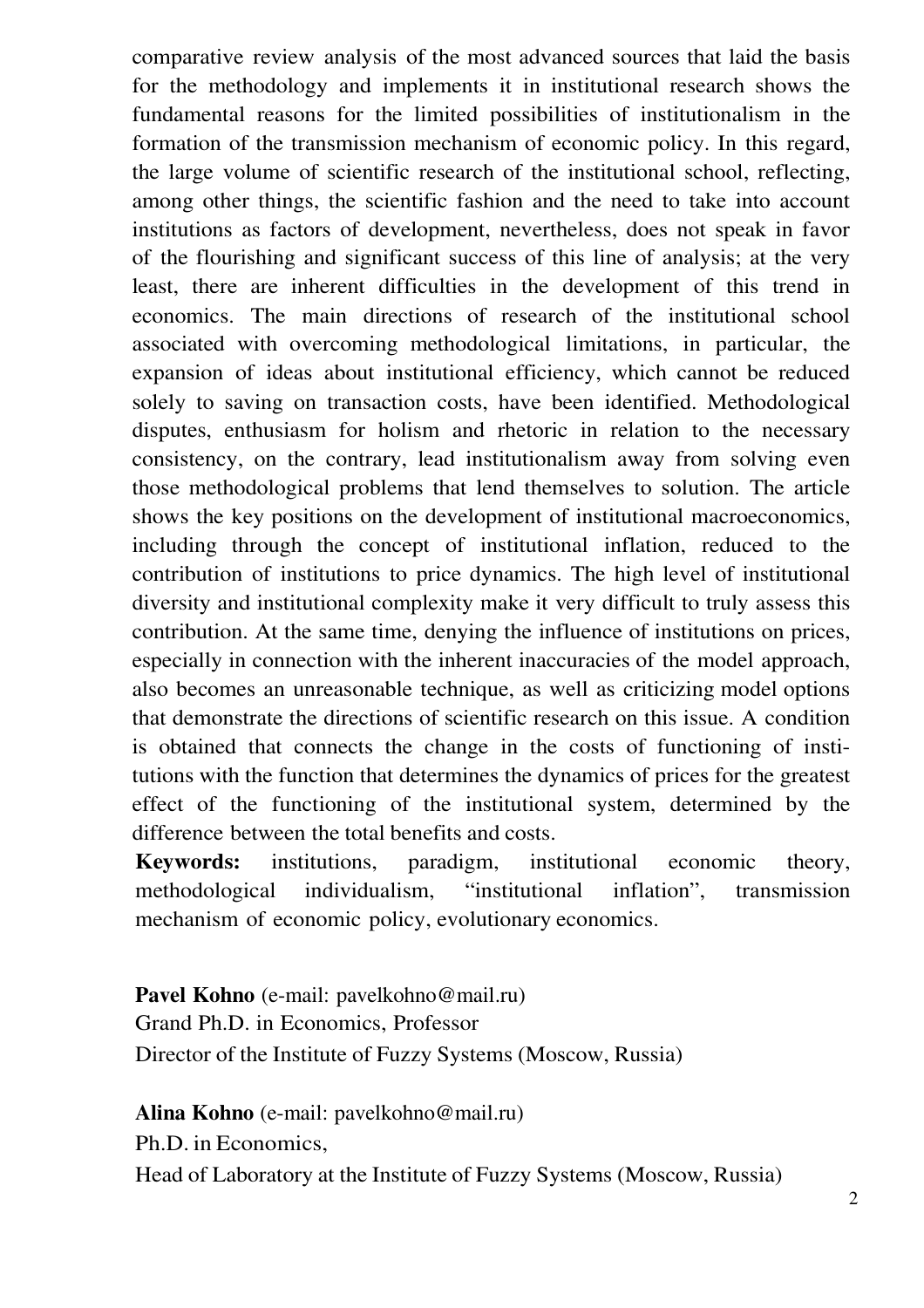# **THE IMPORTANCE OF HUMAN CAPITAL FOR THE DEVELOPMENT OF ARMS INDUSTRY**

The article examines foreign and domestic approaches to assessing human capital, since nowadays human capital acquires a decisive role in achieving competitive advantages of high-tech and science-intensive industries of the military-industrial complex.

**Keywords:** military-industrial complex, human capital, motivation, digital economy, education system, production structure, sanctions policy, state defense order.

**Tatyana Sokolova** (e-mail: sokolova99@mail.ru)

Ph.D. in Economics, Senior

Researcher,

Institute of Economics (RAS), (Moscow, Russia)

## **SOCIAL SUCCESSES AND FAILURES OF POST-SOVIET INTEGRATION**

The article presents the results of social development of the post-Soviet states, achieved in the course of their interaction in the past decade (2010– 2020). The mutual influence of factors is shown, as well as the depth and speed of integration. The social "pain points" in the participating nations are identified that have been overcome by countries with the greatest degree of social integrity.

**Keywords:** integration, EAEU, post-Soviet states, social problems, standard of living, poverty, unemployment, inequality.

**Nabi Ziyadullaev** (e-mail: nabi926@mail.ru)

Grand Ph.D. Sc. (Economics), Professor, Honored Scientist of the RF, Chief Researcher, Market economy institute of the Russian Academy of Sciences (RAS), (Moscow, Russia), Tashkent State University of Economics (Republic of Uzbekistan)

## **IMPERATIVES OF THE ECONOMIC REVIVAL OF UZBEKISTAN**

The experience and main directions of transformation of the national economy of the Republic of Uzbekistan are considered. The characteristics of the country's interaction with Russia, China, the United States and other powers are shown. The priority tasks are substantiated contributing to the formation of a new economic policy to diversify the structure and geography of foreign trade,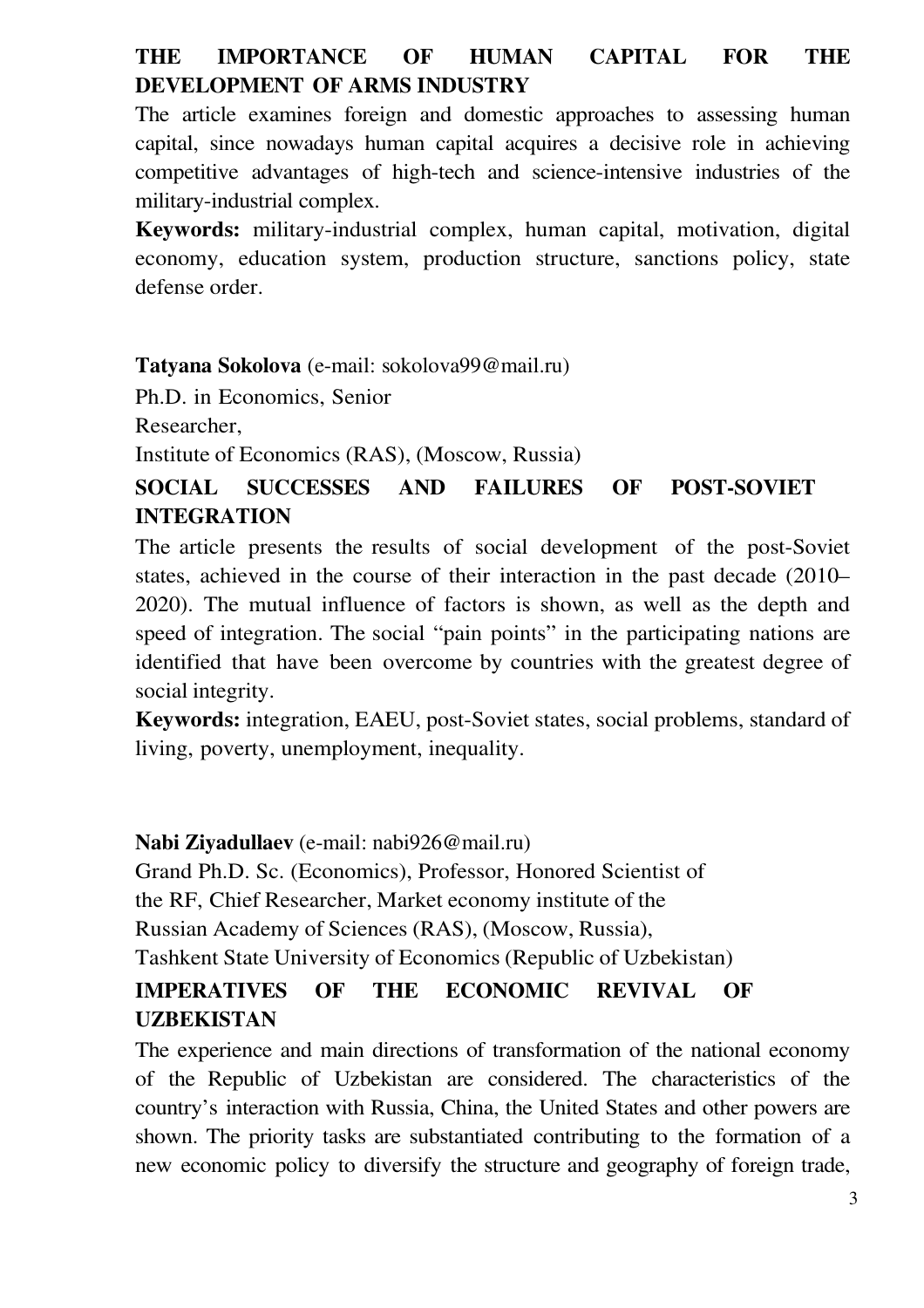to improve the quality of economic growth, as well as to mitigate the consequences of the global coronavirus pandemic.

**Keywords:** national interests, international cooperation, regional integration, foreign economic relations, liberalization of the national economy, the Republic of Uzbekistan.

#### **Alexey Kalinin** (e-mail: kalinin\_a@mail.ru)

Ph.D. in Economics, Assistant Professor,

National Research University Higher School of Economics,

# Head for consulting practice, «Business Solutons» / SBS (Moscow, Russia) **ON «TAX PRODUCTIVITY» OF RUSSIAN MANUFACTURING INDUSTRY**

The government considers economy as a source for solving its problems, such as the production of public goods, the redistribution policy, etc. Since the mechanism for collecting these resources is taxation, a "tax productivity" may be of interest along with labor productivity expressed in the income or added value created. The possibility of calculating this indicator at the micro level (data of taxpayers) appeared with the Federal Tax Service of Russia publication of open data on tax paid, the average personnel headcount and other enterprise indicators.

According to the open data available, calculations of indicators reflecting labor productivity (the ratio of income to the average headcount), the tax burden (the ratio of taxes paid to income) and tax productivity are presented in the article, with the sectoral distribution of median indicators (OKVED subsections) for the manufacturing industry in 2019. It is shown that each job in industry gives the government about 50–300 thousand rubles a year.

Based on the results of the calculations, significant differences in productivity between industries and within them are confirmed. In general, Russian taxation system maintains horizontal equality of tax liabilities, except for activities subject to excise duties. For the data array of taxpaying enterprises, this relationship is weakening, i.e., enterprises with higher labor productivity may have higher or lower tax burdens. From the point of view of tax productivity, there is no reason to speak of an obvious, pronounced stimulating or restraining nature of the tax system, which ensures a decrease in the burden or, conversely, an increase in fees for efficient industrial enterprises.

**Keywords:** tax burden, productivity, manufacturing.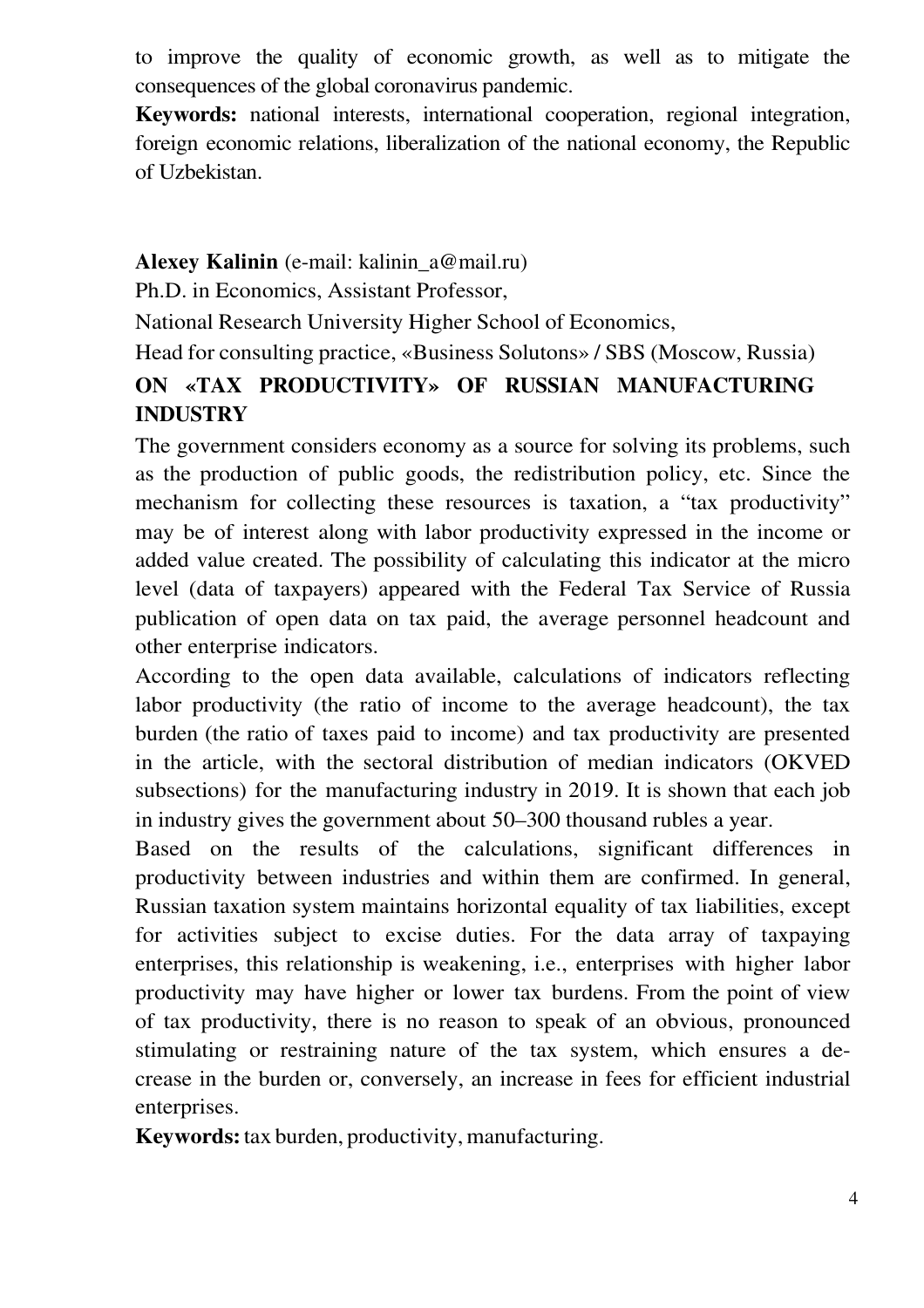**Valerij Makeev** (e-mail: vmakeev48@mail.ru) Ph.D. in Philosophy, Associate Professor, Head of the Department of Humanities of the branch of the Voronezh State Technical University (Borisoglebsk, Russia)

# **THE BASIC CONCEPTS OF SOCIAL RESPONSIBILITY IN THE CONSTRUCTION SECTOR**

Despite the fact that the completion of construction projects has a direct positive impact on the growth of the national and local economy, companies in the construction sector have a significant negative impact on the environment and people: they consume a huge amount of natural resources, emit pollutants into the atmosphere, produce a large amount of waste, and are exposed to hazards.

The resulting disruptions to the daily economic and social life of neighboring communities are (social costs) are given little attention at the stage of the construction tender. Alternative systems, such as social impact and cost estimation, cost-benefit analysis, economic and environmental assessment, proposed by practicing experts – such as social impact and cost estimation, cost-benefit analysis, economic and environmental assessment – do not fully account for these costs.

In this regard, it became necessary to find out why social costs are not taken into account at the pre-contract stage. This article is devoted to the importance of socially responsible management of construction projects, and also contains a call to take into account social costs when inviting a tender. The author concludes that the introduction of the principles of social responsibility can bring some economic, social and environmental benefits.

**Keywords:** social responsibility, social sustainability, social risks, project management in construction, costs, tenders.

Anton Balanov (e-mail: balanov anton@bk.ru)

MBA Undergraduate,

Peoples" Friendship University of Russia (Moscow, Russia) **ASSESSING THE READINESS OF THE VOCATIONAL EDUCATION SYSTEM FOR DIGITALIZATION**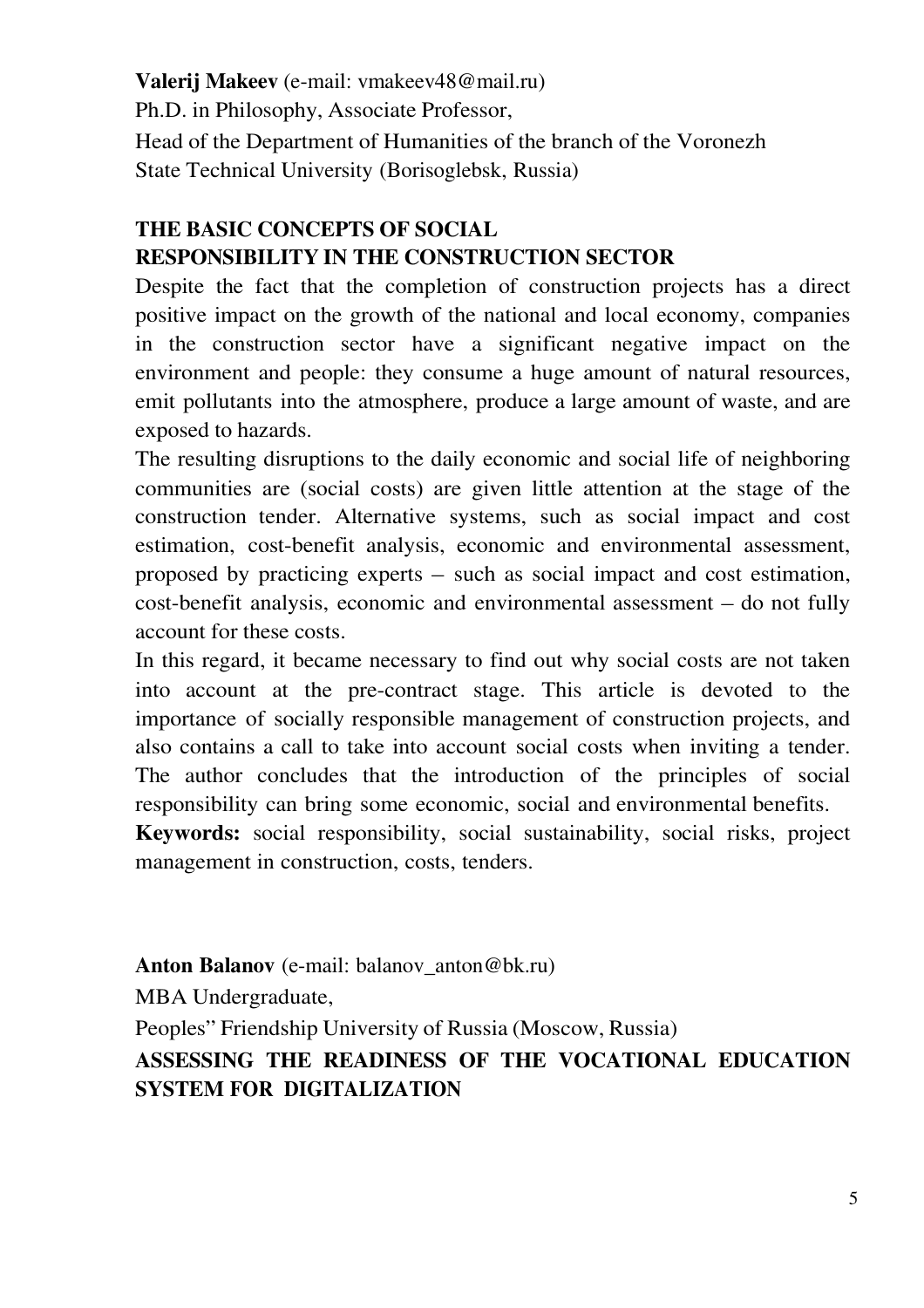The article talks about the possibility of digitalization of vocational education, which implies reorganizing the system. Alternative options for solving the problem and the barriers to the transition to digital education are noted.

**Keywords:** digitalization in education, readiness, vocational education, online learning, students.

**Ekaterina Malysheva** (e-mail: malyshevaev2388@gmail.com)

Postgraduate Student,

Diplomatic Academy of the Ministry of Foreign Affairs of Russia (Moscow, Russia)

# **GLOBAL VALUE CHAINS AS A WAY TO REALIZE THE EXPORT POTENTIAL OF SMALL AND MEDIUM BUSINESSES**

In the article, global value chains (GVCs) are considered as a new level of building and developing relationships between companies related to small and medium sized businesses, as well as a way to include such companies in international business. The advantages and vulnerabilities of businesses' participation in the GVC are highlighted and analyzed.

**Keywords**: global value chains, small and medium-sized businesses, export potential.

**Anna Zatevakhina** (e-mail: zatevakhina@ibispb.ru) Grand Ph.D. in Economics, Associate Professor Department of Economics and Finance of Enterprises and Industries, Anatoliy Sobchak International Banking Institute (St. Petersburg, Russia)

**Timur Supataev** (e-mail: tsupataev@gmail.com)

Postgraduate Student, Department of Economics and Finance of Enterprises and Industries, Anatoliy Sobchak International Banking Institute (St.Petersburg, Russia)

# **PROJECT MANAGEMENT METHODS IN SOLVING PROBLEMS OF ENSURING ECONOMIC SECURITY IN THE RESEARCH OF RUSSIAN AND FOREIGN SCIENTISTS**

In the article, the authors analyzed the literary sources of Russian and foreign authors engaged in research of project management methods in solving problems of ensuring economic security. The aim of the study is to consider